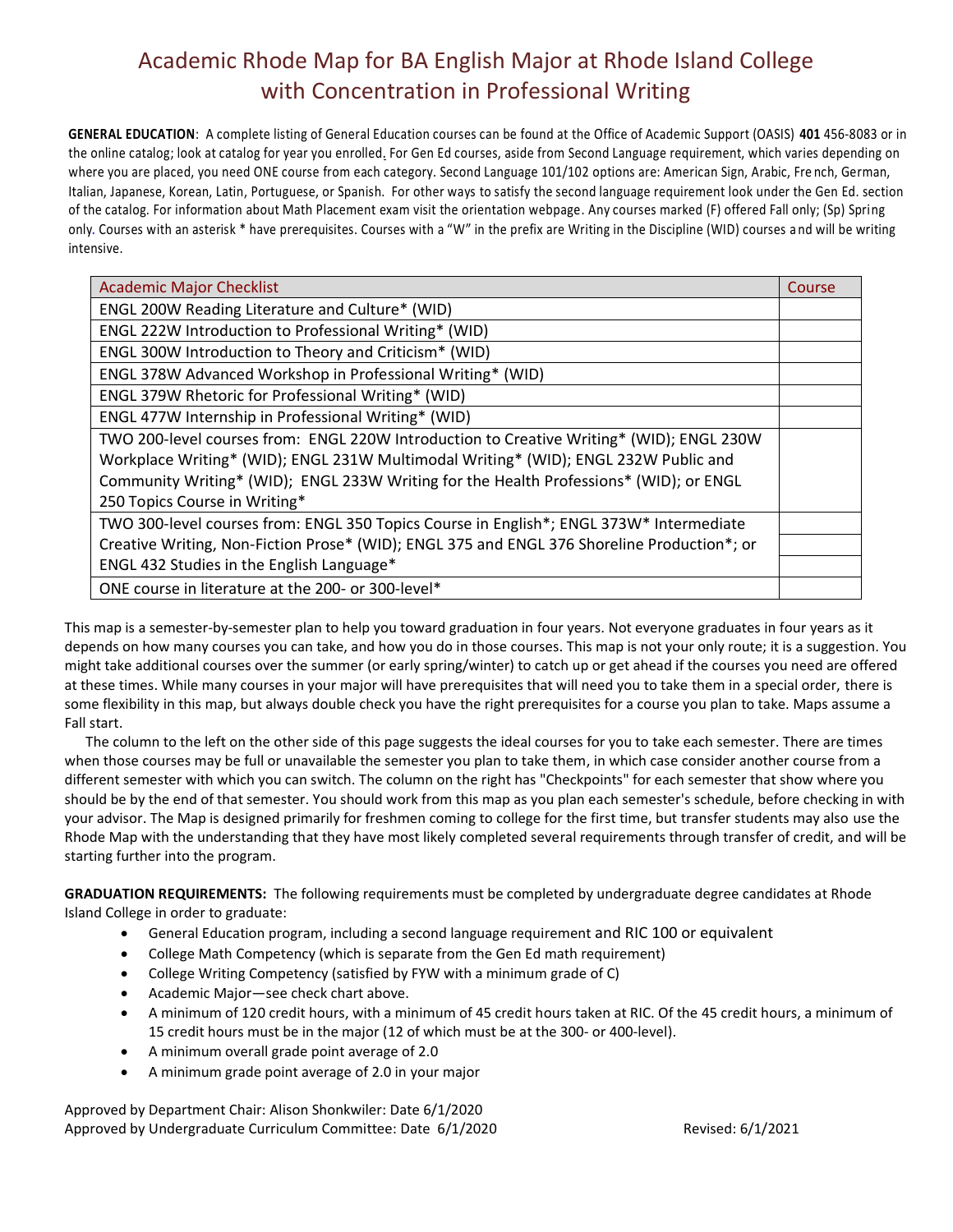| <b>SEMESTER 1</b>                                          | CR. | <b>SEMESTER 1 CHECKPOINTS</b>                                                                    |
|------------------------------------------------------------|-----|--------------------------------------------------------------------------------------------------|
| First Year Writing (FYW 100) or (FYW 100P)                 | 4   | FYW 100P is a 6 credit option. There is a Directed Self-Placement                                |
|                                                            |     | questionnaire you can take to aid in this decision; check the RIC First<br>Year Writing website. |
|                                                            |     |                                                                                                  |
| RIC 100 Introduction to Rhode Island College               | 1   | Exempt if taking COLL 101, COLL 150, or HONR 150                                                 |
| Gen Ed Distribution course from one of these GE            | 4   | If Math competency is completed, consider Gen Ed-MATH                                            |
| categories: Arts (A); Social and Behavioral Sciences (SB); |     | 139 here, if not will need to take MATH 010                                                      |
| Math (M); History (H); or Natural Sciences (NS).           |     |                                                                                                  |
| Gen Ed--Second Lang 101 (based on placement, a course      | 4   | Language placement test with Dept. of Modern Languages                                           |
| higher than 101/102 may be taken). If language requirement |     | (optional). Complete Second Lang 101 (if needed)                                                 |
| already satisfied, another Gen Ed Distribution course.     |     |                                                                                                  |
| Gen Ed--Literature                                         | 4   |                                                                                                  |
|                                                            |     | Aim for at least 16 earned credits (While 12 is fulltime, 16                                     |
|                                                            |     | credits are preferred to stay on track to graduate in 4 years).                                  |
|                                                            |     | Math competency completed. Minimum 2.0 GPA                                                       |
| Requirements and GPA                                       |     |                                                                                                  |
| # CREDITS EARNED                                           | 17  | Make appointment with advisor to discuss your schedule                                           |
|                                                            |     | for next semester in Sept.                                                                       |

| <b>SEMESTER 2</b>                                   | CR.       | <b>SEMESTER 2 CHECKPOINTS</b>                             |
|-----------------------------------------------------|-----------|-----------------------------------------------------------|
| First Year Seminar (FYS 100)                        | 4         | Complete FYS                                              |
| <b>ENGL 222W Introduction to Professional</b>       | 4         | Prereq. for ENGL 222W and other 200-level choices is FYW  |
| Writing* (WID) or other 200-level ENGL course       |           | or complete college writing req.                          |
| (220W, 230W, 231W, 232W, 233W, or 250)*             |           |                                                           |
| ENGL 200W Reading Literature and Culture*           | $3 - 4$   | Note: This course could be taken in semester 3, but is a  |
| (WID) or other needed course or elective.           |           | prereq. for ENGL 300W, so adjust accordingly. Prereq. Gen |
|                                                     |           | Ed Literature and FYW                                     |
| Gen Ed--Second Lang 102* (if needed), other Gen     | 4         | Complete Second Lang 102* (if needed)                     |
| Ed Distribution course, or a 200-level ENGL course. |           |                                                           |
|                                                     |           | Aim for minimum of 32 earned credits, with minimum of     |
| Requirements and GPA                                |           | 2.0 GPA overall and in the major                          |
| # CREDITS EARNED                                    | $15 - 16$ | Make appointment with advisor to discuss your schedule    |
|                                                     |           | for next semester in Feb.                                 |

| <b>SEMESTER 3</b>                                                  | <b>CR</b> | <b>SEMESTER 3 CHECKPOINTS</b>                                   |
|--------------------------------------------------------------------|-----------|-----------------------------------------------------------------|
| 139 MATH Gen Ed (M). If taken, choose Gen Ed (NS)                  | 4         | Complete MATH 139 (or other Gen Ed Math course)                 |
| Gen Ed course, elective, or possible second major or minor         | $3 - 4$   |                                                                 |
| <b>ENGL 222W Introduction to Professional</b>                      | 4         | Prereq. for ENGL 222W and other 200-level choices is FYW        |
| Writing* (WID) or other 200-level ENGL course                      |           | or complete college writing req. Complete ENGL 222W             |
| (220W, 230W, 231W, 232W, 233W, or 250)*                            |           |                                                                 |
| ENGL 300W Introduction to Theory and Criticism* or any needed      | 4         | ENGL 300W Prereq. is ENGL 200 or 200W or 201.                   |
| course from ENGL 200-level list* or possible second major or minor |           |                                                                 |
|                                                                    |           | Aim for minimum of 48 earned credits, with minimum of           |
| Requirements and GPA                                               |           | 2.0 GPA overall and in the major                                |
| # CREDITS EARNED                                                   | $15 - 16$ | Make appointment with advisor to discuss your schedule for next |
|                                                                    |           | semester in Sept. and discuss second major or possible minor    |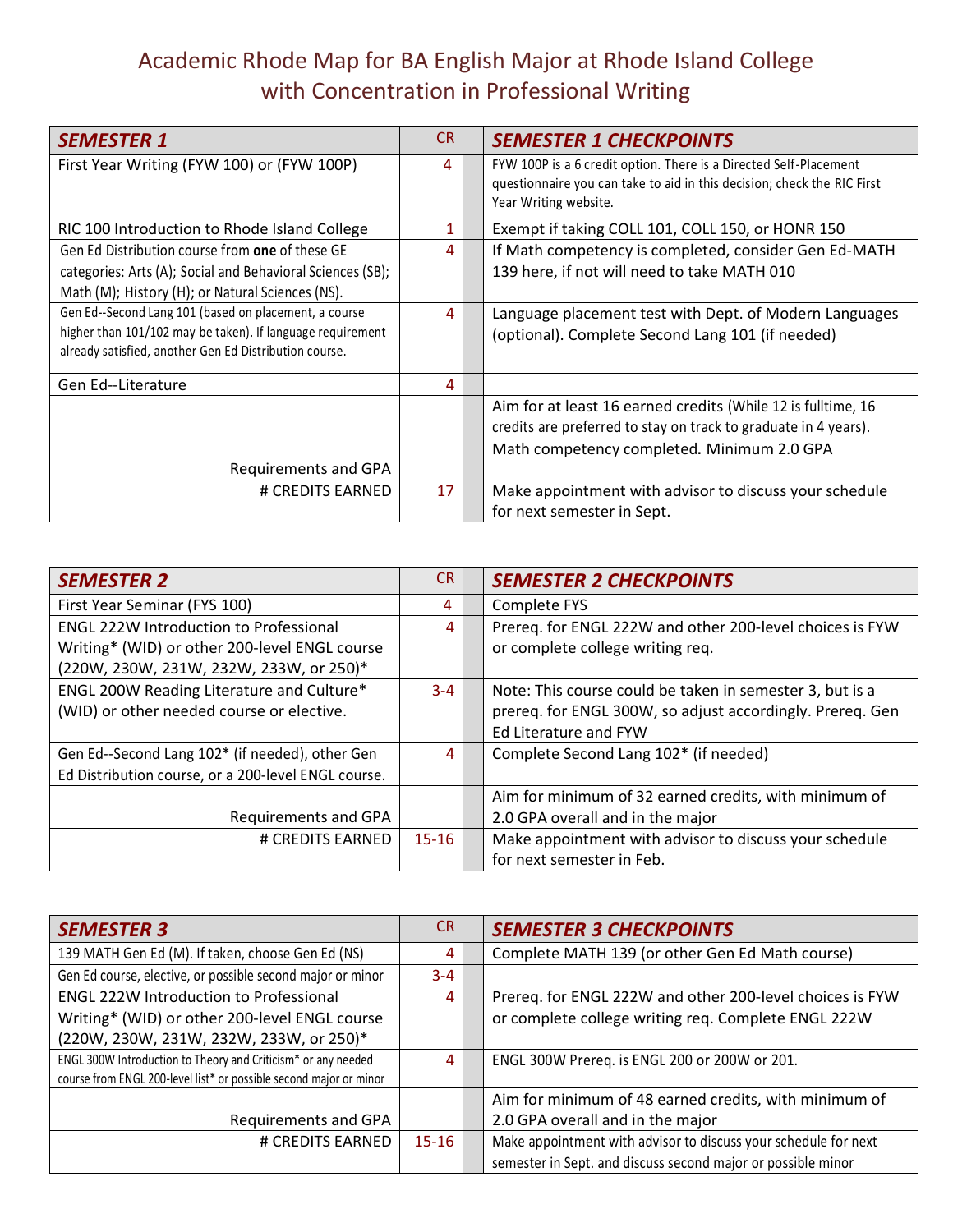| <b>SEMESTER 4</b>                                                  | <b>CR</b> | <b>SEMESTER 4 CHECKPOINTS</b>                             |
|--------------------------------------------------------------------|-----------|-----------------------------------------------------------|
| Choose Gen Ed (NS). If taken, other Gen Ed course                  | 4         | Complete Gen Ed Natural Science course                    |
| ENGL 300W Introduction to Theory and Criticism* or any needed      | 4         | ENGL 300W Prereq. is ENGL 200 or 200W, or 201.            |
| course from ENGL 200-level list* or possible second major or minor |           | ENGL 300W completed.                                      |
| One ENGL 300-level literature course or                            | $3 - 4$   | Most ENGL 300-levels use ENGL 200 or or ENGL 200W or ENGL |
| possible second major or minor; or Gen ed.                         |           | 201 as the prereq.                                        |
| ENGL 378W Advanced Workshop in Professional Writing*               | 4         | Prereq. for ENGL 378W and 379W is ENGL 222W               |
| (WID); ENGL 379W Rhetoric for Professional Writing*                |           |                                                           |
| (WID), or Gen Ed                                                   |           |                                                           |
|                                                                    |           | Aim for minimum of 64 earned credits, with minimum of     |
| Requirements and GPA                                               |           | 2.0 GPA overall and in the major                          |
| # CREDITS EARNED                                                   | $15 - 16$ | Make appointment with advisor to discuss your schedule    |
|                                                                    |           | for next semester in Feb.                                 |

| <b>SEMESTER 5</b>                                       | CR.       | <b>SEMESTER 5 CHECKPOINTS</b>                                  |
|---------------------------------------------------------|-----------|----------------------------------------------------------------|
| Choose Connections course (Gen Ed-C)*                   | 4         | Prereqs are 45 completed credits and FYW and FYS               |
|                                                         |           | Note: English offers ENGL 261, 262, 263, 265, and 267 options; |
|                                                         |           | though these cannot count toward the major, they do count as a |
|                                                         |           | Gen ed. Connections.                                           |
| ENGL 378W Advanced Workshop in Professional             | 4         | Prereq. for ENGL 378W and 379W is ENGL 222W. Complete ENGL     |
| Writing* (WID); ENGL 379W Rhetoric for Professional     |           | 378W or 379W.                                                  |
| Writing* (WID), or other needed ENGL 200-level course.  |           |                                                                |
| One ENGL 300-level literature course or possible        | $3 - 4$   | Most ENGL 300-levels use ENGL 200 or ENGL 200W or ENGL 201     |
| second major or minor; or Gen ed.                       |           | as the prereq.; complete one 300-level literature course.      |
| Gen Ed course, elective, or possible second major/minor | $3 - 4$   |                                                                |
|                                                         |           | Aim for minimum of 80 earned credits, with minimum of          |
| Requirements and GPA                                    |           | 2.0 GPA overall and in the major                               |
| # CREDITS EARNED                                        | $14 - 16$ | Make appointment with advisor to discuss your schedule         |
|                                                         |           | for next semester in Sept.                                     |

| <b>SEMESTER 6</b>                                                      | CR.       | <b>SEMESTER 6 CHECKPOINTS</b>                                   |
|------------------------------------------------------------------------|-----------|-----------------------------------------------------------------|
| Whichever needed of ENGL 378W Advanced Workshop in Professional        | 4         | Prereq. for ENGL 378W and 379W is ENGL 222W. Complete ENGL      |
| Writing* (WID); ENGL 379W Rhetoric for Professional Writing* (WID), or |           | 378W AND 379W.                                                  |
| other needed ENGL course if both already complete.                     |           |                                                                 |
| One from: ENGL 350 Topics Course in English*; ENGL                     | 4         | Preregs. vary-see catalog.                                      |
| 373W Intermediate Creative Writing, Non-Fiction Prose*                 |           |                                                                 |
| (WID); ENGL 375 and ENGL 376 Shoreline Production*; or                 |           |                                                                 |
| ENGL 432 Studies in the English Language*                              |           |                                                                 |
| Choose 1 Advanced Quantitative/Scientific                              | 4         | Preregs are Gen Ed-NS and/or Gen Ed-M                           |
| Reasoning (Gen Ed-AQSR)*                                               |           |                                                                 |
| Gen Ed course, elective or possible second                             | $3 - 4$   | If pursuing minor or second major make sure you have registered |
| major or minor                                                         |           | for this with the relevant department prior to audit            |
|                                                                        |           | Aim for minimum of 96 earned credits, with minimum of           |
|                                                                        |           | 2.0 GPA overall and in the major. Apply for degree audit        |
| Requirements and GPA                                                   |           | online through MyRIC                                            |
| # CREDITS EARNED                                                       | $15 - 16$ | Make appointment with advisor to discuss your schedule for next |
|                                                                        |           | semester in Feb.                                                |